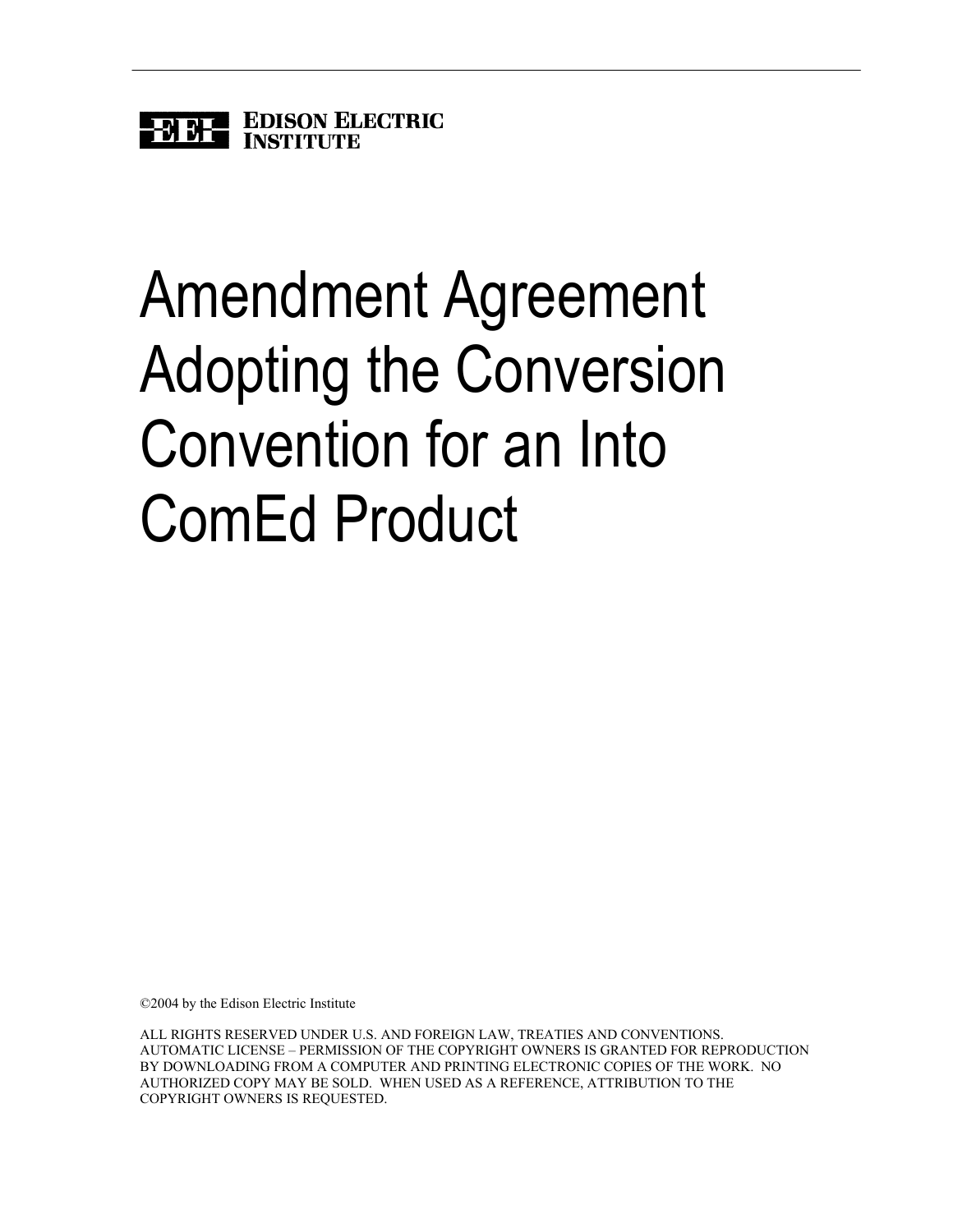## **AMENDMENT AGREEMENT ADOPTING THE CONVERSION CONVENTION FOR AN INTO COMMONWEALTH EDISON COMPANY ("COMED") PRODUCT**

This Amendment Agreement (this "Amendment") is made this day of February 2004, by and between [party A] a \_\_\_\_\_\_\_\_\_\_\_\_\_ corporation ("\_\_\_\_\_\_"), and [Party  $B$ ], a corporation ("

## **BACKGROUND**

**WHEREAS**, [Party A] and [Party B] are parties to that certain EEI/NEMA Power Purchase and Sale Master Agreement dated as of  $\qquad \qquad , 200$ , (the "Master Agreement"); and

**WHEREAS**, the PJM Interconnection, LLC ("PJM") expansion to include the Commonwealth Edison Company's control area is likely to alter the rights, duties and commercial risks of pre-existing transactions for an "Into ComEd" product as defined in the Master Agreement; and

**WHEREAS**, the Edison Electric Institute ("EEI") has published a "Conversion Convention For An Into ComEd Product" on its website ([www.eei.org\)](http://www.eei.org/) dated 2004 which enables parties to amend the Master Agreement to confirm their intentions with respect to certain matters arising in connection with the impact of PJM's expansion on the "Into ComEd" product; and

**WHEREAS**, the parties desire to amend the Master Agreement to adopt the Conversion Convention.

**NOW, THEREFORE**, for the above reasons, in consideration of the mutual covenants herein, and for other good and valuable consideration, the receipt and sufficiency of which is hereby acknowledged, the parties hereto agree as follows:

1. Adoption. The parties agree that on the date that operational control of the ComEd control area is transferred to the PJM and PJM begins to operate an LMP market ( the "Effective Date") the definitions and provisions contained in the Conversion Convention published by the EEI on \_\_\_\_\_\_, 2004, are incorporated into and applied to the Master Agreement. References in those definitions and provisions to the Master Agreement will be deemed to be references to this Amendment.

2. The Parties agree that the Fixed Delivery Point(s) for the Into ComEd Transactions between them shall be as set forth in Schedule A, which is attached hereto and incorporated herein for all purposes.

3. The Parties agree that the Conversion Price, if any, shall be as set forth in Schedule A hereto.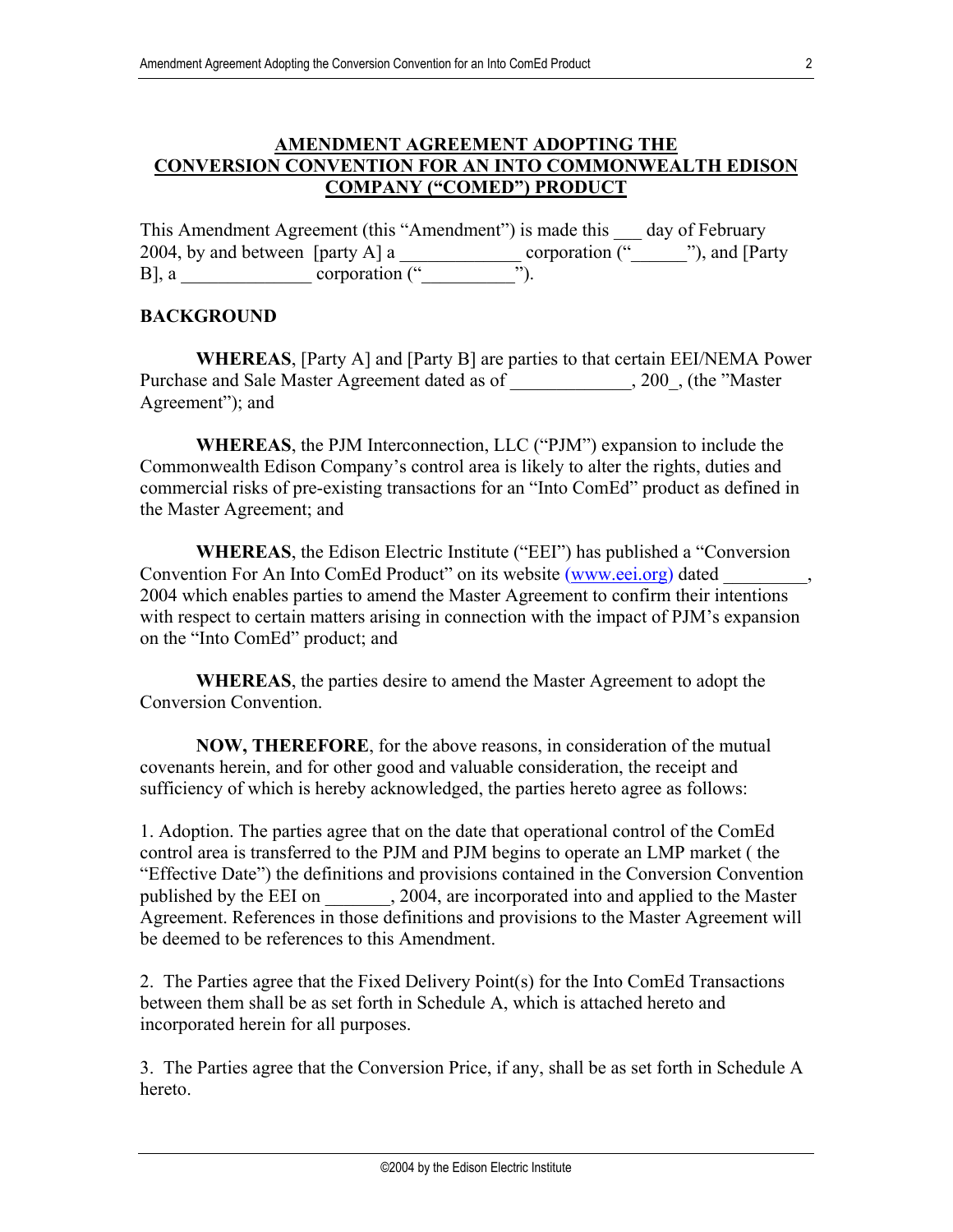4. Voidability. Neither PJM's expansion to include Commonwealth Edison Company's control area nor the execution and delivery of this Amendment by the parties shall operate to void, terminate or cancel any Transaction entered into between parties, nor shall the expansion of PJM to encompass Commonwealth Edison Company or execution and delivery of this Amendment be deemed to impair the performance by either party under the Master Agreement.

5. Entire Agreement. This Amendment, the Master Agreement and the Conversion Convention comprise the entire understanding of the parties with respect to the subject matter hereof, and supercedes all prior or other negotiations, representations, understandings and agreements of, by or among the parties, express or implied, oral or written. The express terms of this Amendment control and supercede any course of performance and/or customary practice inconsistent with such terms. Any agreement hereafter made shall be ineffective to change, modify, discharge or effect an abandonment of this Amendment unless such agreement is in writing and signed by the party against whom enforcement of such change, modification, discharge or abandonment is sought.

6. Governing Law. THIS AMENDMENT AND THE RIGHTS AND DUTIES OF THE PARTIES HEREUNDER SHALL BE GOVERNED BY AND CONSTRUED, ENFORCED AND PERFORMED IN ACCORDANCE WITH THE LAWS OF THE STATE DESIGNATED IN THE MASTER AGREEMENT, WITHOUT REGARD TO PRINCIPLES OF CONFLICTS OF LAW. EACH PARTY WAIVES ITS RESPECTIVE RIGHT TO ANY JURY TRIAL WITH RESPECT TO ANY LITIGATION ARISING UNDER OR IN CONNECTION WITH THIS AMENDMENT.

7. Waiver. Any parties' failure to enforce strictly any provisions of this Amendment shall not be construed as a waiver thereof, or as excusing either party from future performance. Any waiver, to be effective, must be in writing and signed by the party against whom it is sought to be enforced.

8. Successors and Assigns. This Amendment shall inure to the benefit of, and be binding upon, the successors and assigns of the respective parties hereto.

9. Counterparts. This Amendment may be executed in any number of counterparts and by each party on a separate counterpart or counterparts, each of which when so executed and delivered shall be deemed an original and all of which taken together shall constitute but one and the same instrument.

IN WITNESS WHEREOF, the parties have executed this Amendment as of the date first written above.